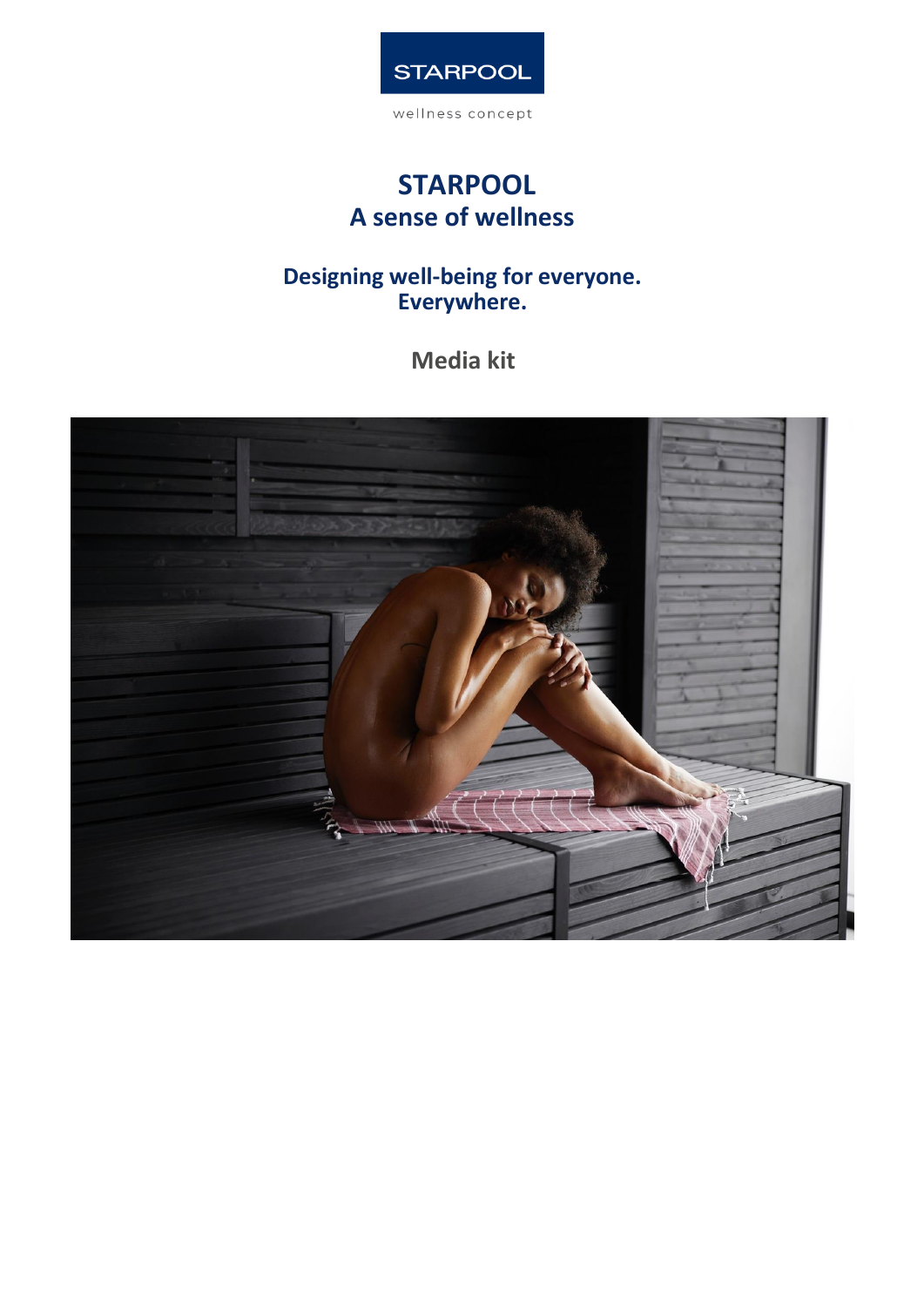

# **Starpool's figures**

**+45** Starpool's years of activity

**+4000** Spas realised in Italy and abroad

**3.400** Square meters for "Casa Starpool" in Ziano di Fiemme

## **+100** People

**40** Average age in the company

**+75** Countries featuring Starpool's projects worldwide

**60%** Italian market

**40%** International market

**6** collections

**5** patents

**1** ADI Design Index Nomination (2020)

**2** Red Dot Design Awards (2011/2012)

**1** Italian Pool Award 2012

**1** Professional Wellness Innovation Award (2009)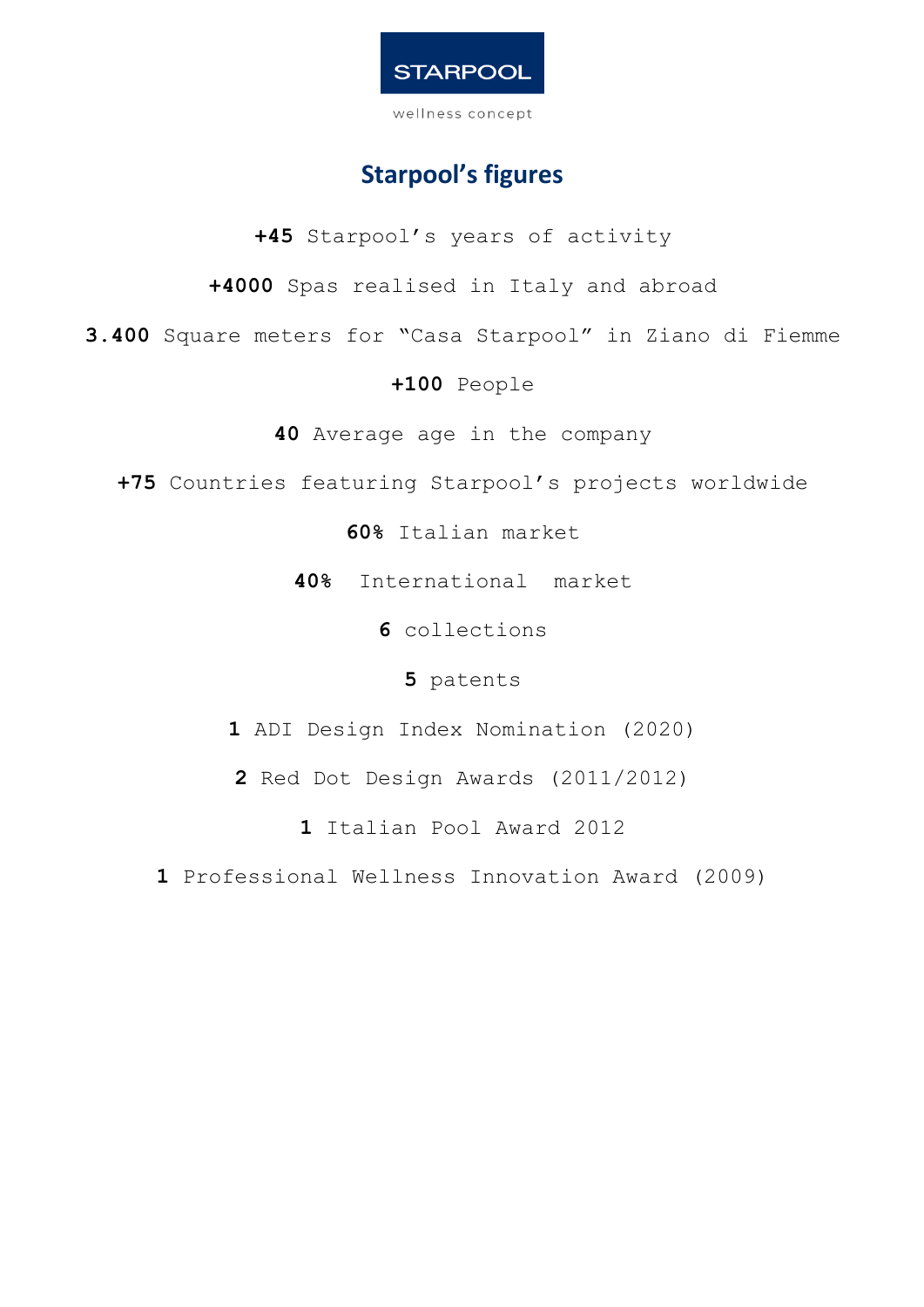wellness concept

# **Timeline**

**1975** Starpool is founded by Ardelio Turri **1977** A prefabricated swimming pool is shipped overnight across Lake Garda for an unusual delivery in Limone. **1985** The Beauty division, specialised in beauty equipment and products, is created. Paolo Turri is at the head of the company. **1988-89** First design office and spa projects in house. **1994** The first hand-crafted production of heat and steam baths is launched in a basement in Moena. **1996** The company moves to the current headquarters in Ziano di Fiemme. **1997** First spa projects in other Italian regions. **2000** Starpool lands abroad, in Lebanon and Greece. **2001** First sale in Dubai. **2002** Riccardo Turri, aged 27, becomes CEO. **2003** From bespoke products to product collections. **2004** Growing international relationships: Russia and Belgium. **2005** First office entirely dedicated to export. **2006** The partnership with Technogym grows stronger. **2007** Beginning of in-house Research&Development activities. The first sector-based study on hygiene in spas is launched. **2008** The company reaches 20 foreign countries with its realisations. Sweet Spa: the first product to combine design, function, and hygiene. **2010** The Sweet Collection is presented. The first wellness collection with over 1.500 possible configurations **2011** SweetSauna90 wins the "Product design" Red Dot Design Award, while the "Best of the best" Red Dot Design Award goes to the SweetSpa. **2012** Starpool is the first wellness company to attend Salone del Mobile in Milan. 2013 Sp.a system, the first user-dedicated and scientifically certified system for spa use, is here. Eco SPA Technology is launched. **2014** Starpool Asia is founded, with its headquarters in Singapore. **2015** Srarpool Austria is founded, with its headquarters in Innsbruck. **2016** Starpool Middle East is founded, with its headquarters in Dubai. Zerobody is presented at Salone del Mobile. **2017** From Wellness to Beauty with Nuvola Experience, the revolution of the traditional body treatment. **2018** Soul Collection is presented at Salone del Mobile: the first colourcustomisable collection of saunas and steam baths. Our Milan offices in Via Durini open their doors. Zerobody lands in the States. **2019** Scientific studies are launched in collaboration with international research centres. The number of spa projects realised in a year rises to 220. **2020** The new "Casa Starpool" is inaugurated, and I.con Collection is presented. **2021** Wellness Coach, an interactive system for Brain Training, is presented.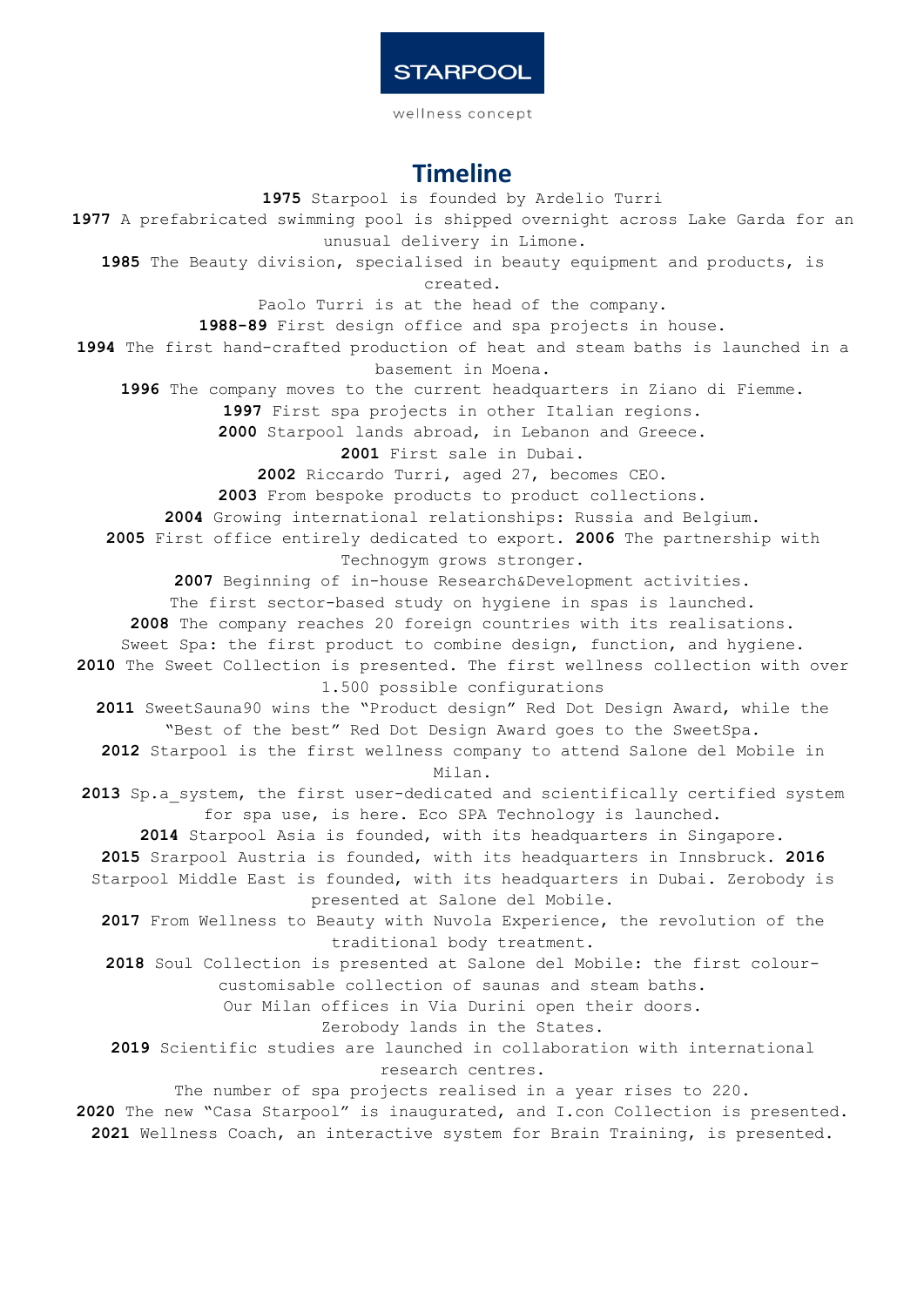#### wellness concept

**Starpool** is an Italian company that, for over **45 years**, has designed and realised innovative solutions **for health and wellness**, offering people authentic benefits to favour the harmony between body and mind.

It was created in **1975** in the **Fiemme Valley**, at the foot of the Trentino **Dolomites** - UNESCO World Heritage, thanks to the initiative of **Ardelio Turri**, father of the current CEO **Riccardo**, with the aim to spread the culture of wellness, on the basis of technological innovation, scientific research and meticulous attention to detail.

Starpool designs and creates wellness solutions **revolving around the individual** and their health goals, combining products with an exclusive design, professional services and methods validated by scientific research. In the creation of **complete and functional wellness programs**, the goal of the company is to achieve the ideal dimension of private well-being - to be experienced not only in spas, but also in everyday settings wherein design is in the service of individual needs, thus making wellness a more accessible practice and a daily achievement.

The core business of the company focuses on the sectors of **Private** and **Commercial Wellness**. The solutions designed for the former come from the world of business and are realised to blend perfectly in the home setting. Commercial Wellness, on the other hand, boasts innovative solutions that are the result of the know-how developed in the world of hospitality, and that can now meet the requirements of various segments, such as corporate, fit&gym, professional sport, healthcare, and day spa & beauty.

For these sectors, Starpool designs unique and bespoke environments that meet any need in terms of space, design, and well-being with over 20.000 possible configurations. The company shares its know-how, resulting from its almost 50 years of activity with services of design consulting, engineering, training, technical support, predictive monitoring, and scientifically validated methods of use.

At the heart of Starpool's DNA are products and programs realised by combining **heat, water, and rest:** « A formula of ancient origins, which is the very essence of our every project», explains the CEO Riccardo Turri. On this formula, the company has developed, over the years, a concept of wellness in holistic terms. It includes all aspects of people's life health, fitness, the attitude to being well, mental peace - by maintaining the importance and the need to promote a culture of wellness based on the needs of each individual. The scientifically tested **sp.a\_system** method is part of this process, and it offers the chance to have a correct and bespoke wellness experience, accompanying the user in programs with certified effects.

Starpool boasts six collections characterised by exclusive and sophisticated design: **Sweet Collection, Soul Collection, Glamour Collection, Classic Collection, I.Con Collection and Shade Collection**. These are complemented by the wide range of Signature solutions that are developed through entirely customised projects, from design to realisation. They meet unique needs which require solutions that are just as original, and specially developed engineering.

Giving shape to wellness also means thinking the spaces in a sustainable way, from design to realisation, starting from the protection of nature by using mainly local materials, through the optimization of environments and of financial resources, to energy efficiency. Starpool derives inspiration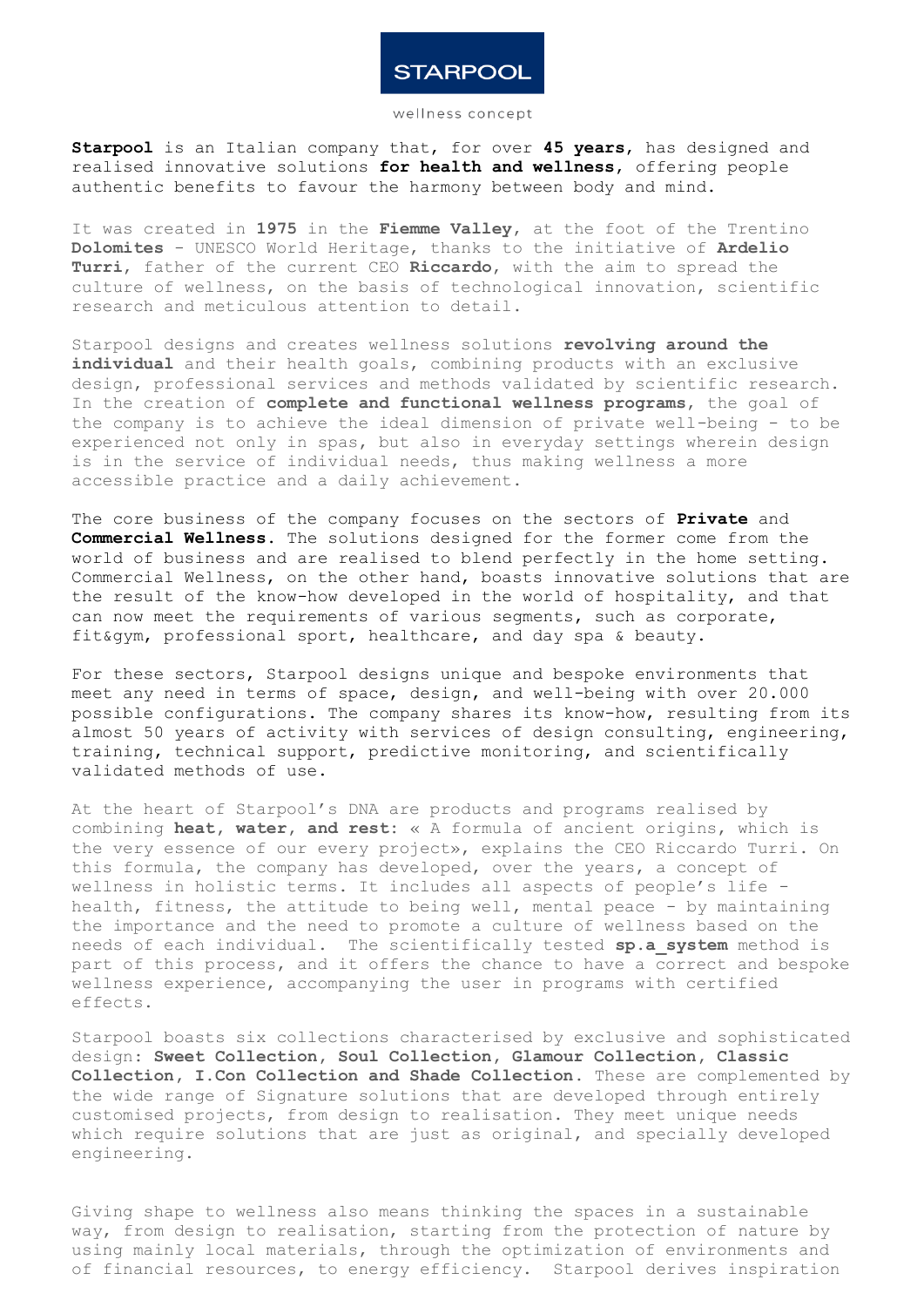#### wellness concept

from the nature that surrounds it, borrowing the wood of the Fiemme Valley, choosing recyclable materials, and using environment-friendly packaging. In addition, thanks to our R&D department, technology is put in the service of the environment by combining wellness programs with software such as **Eco Spa Technology**, for the management and optimization of energy loads inside a Spa, and **Sim 4.0** which allows the predictive maintenance for all the equipment.

For this reason, every phase of the design is followed by Starpool with services of consulting, engineering, training courses, technical support, and scientifically tested methods of use, in order to create bespoke products according to the available space, respecting dimensions and achieving the most in terms of design, function and sustainability.

In **2016**, Starpool launched **Zerobody**, an innovative and patented solution that, through the therapeutic effect of the dry float therapy, regenerates body and mind in zero-gravity floatation on over 400 litres of hot water. All of this in "dry" mode, without the need to get wet or undressed. Initially completed with innovative Mindfulness programs, developed by neuroscientist Nicola De Pisapia, over the years it has been enhanced with breathing techniques developed by the freediving record-holder Andrea Zuccari.

In a triumph of heat, colour lights, with a gentle lumbar massage and freed of any external stimulus, the body can relax and experience a unique sensory experience, while the mind can express its full potential. Thanks to its extraordinary benefits, it is now used also by great champions and professional sport teams for their recovery and athletic performance. **Zerobody personal** is presented at Salone del Mobile 2022 in Milan, increasing the destinations of use from the medical, corporate and sport fields to Private wellness, with a "smart" version for home use that becomes a true design and décor item.

In **2018**, Starpool was the first wellness company to attend **Salone del Mobile in Milan**, and it presented **Soul Collection** (design by Cristiano Mino), with brought the innovation of **colour** to saunas and steam baths, making them entirely customisable. Soul Sauna and Soul Steam Room increasingly become décor items, which create new interior settings dedicated to well-being and self-care.

Also in 2018, the company inaugurated the **studio-showroom in Via Durini in Milan**, while 2020 was the year that saw the opening of **"Casa Starpool"**, the new refurbished headquarters in Ziano di Fiemme, realised on the project by architecture studio aledolci&co. Completely immersed in the surrounding nature of the Fiemme Valley, defined as a true open-air spa, it enjoys a tight connection with the territory from which it draws traditional knowledge and raw materials, which are combined perfectly in every wellness realisation.

Casa Starpool is made of people-oriented spaces, which welcome a team of over one hundred people, and are designed to favour the sharing of wellness ideas and experiences. Its doors are always open for the guests and clients who want to observe all the realisation phases of the Starpool Wellness Concept.

The company is a constant presence at **Salone del Mobile in Milan**, Hotel Bolzano, Cosmoprof, Ihrsa, Hospitality Day, Guest Lab and Global Wellness Summit.

**Europe, Middle and Far Eas**t are the main reference markets. Starpool is directly present in about **30 Countries worldwide**, among which Europe, Saudi Arabia, Australia, China, Egypt, India, Indonesia, Israel, Kazakhstan, Malaysia, Romania, Singapore, Thailand, UAE and USA. **4 branches**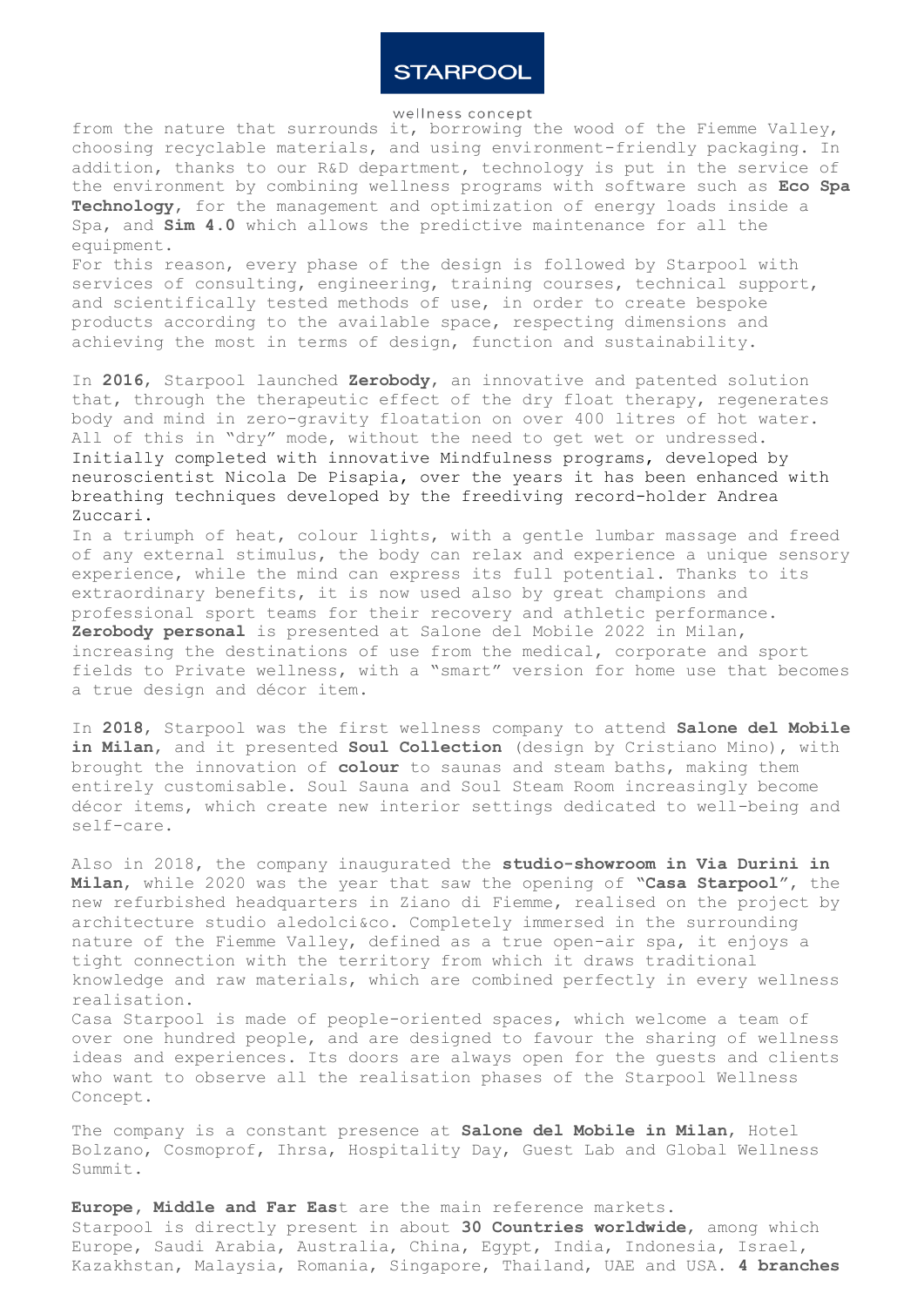

were opened abroad and keep in constant contact with the headquarters in Ziano di Fiemme, and spa projects in over **70 Countries** worldwide carry the Starpool signature.

Among the main references in Italy and abroad: the **Grand Park Hotel Rovinj**  in Croatia, the **Mandarin** and the **Armani Hotel** in Milan, the **Lido Palace** in Riva del Garda, the **Amanyangyun** in Shangai, the **Hôtel du Cap- Eden-Roc** in Antibes Cedex, the **Mulia Resort & Villas** in Bali, the **Cristallo, a Luxury Collection Resort & Spa** in Cortina, the **Hotel Eala** in Limone sul Garda, the **Grand Hotel Victoria** in Menaggio, the **Manna Resort** in Montagna - Bolzano, as well as the facilities of the **MIRA Hotels & Resorts** group. Starpool is partner with **Virgin Club** throughout the whole of Italy. The spa areas of **Aquardens** in S. Lucia di Pescantina and of **Clinique La Prairie** in Switzerland are signed by Starpool. Starpool "travels" with **MSC** and **Costa Crociere**; it was official supplier of **SSC Napoli**; it works with olympian skiier **Federico Pellegrino**, **Hockey Club Bolzano** and important international teams, such as the **Alabama Crimson Tide Football Team** and the **Los Angeles Rams**, for the psycho-physical well-being of the athletes'. To improve corporate welfare, Zerobody by Starpool was chosen to complete the wellness areas at **Nestlé**, multinational company that is the undisputed leader in the sector of Food&Beverage, and at **Steelcase**, company that designs and realises workspaces.

Among the won awards: "Red Dot Design Award", "Italian Pool Award", "Professional Wellness Innovation Award", Nomination "**ADI Design Index 2020**".

## **Collections**

**Sweet Collection** (design Cristiano Mino, 2011) The first collection of steam baths, heat baths and saunas, displaying a design that brings together function and aesthetics in any context, be it business or private.

## **Soul Collection** (design Cristiano Mino, 2016)

With Soul Collection, Starpool introduces a complete customisation of saunas and steam baths for the first time, through elegant, embracing, powdery shades. This is how this Collection blends perfectly and functionally in a any environment, as a versatile décor item.

## **Glamour Collection** (design Cristiano Mino, 2016)

Fine materials and timeless elegance, to evoke the Nordic culture of wellness through functional design and advanced technology. The high modularity of this Collection makes it the ideal solution for both home and professional environments.

## **Classic Collection**

Its essence is the simplicity of the neat, elegant, and minimal shapes, which characterise a timeless and customisable design.

#### **I.Con Collection** (design MFOR, 2020)

An Outdoor Collection developed from the transformation of containers from the cargo sector into perfectly equipped wellness environments: places where to regenerate that are easy to transport and install anywhere. Its outfitting options are versatile and make it suitable for every outdoor context.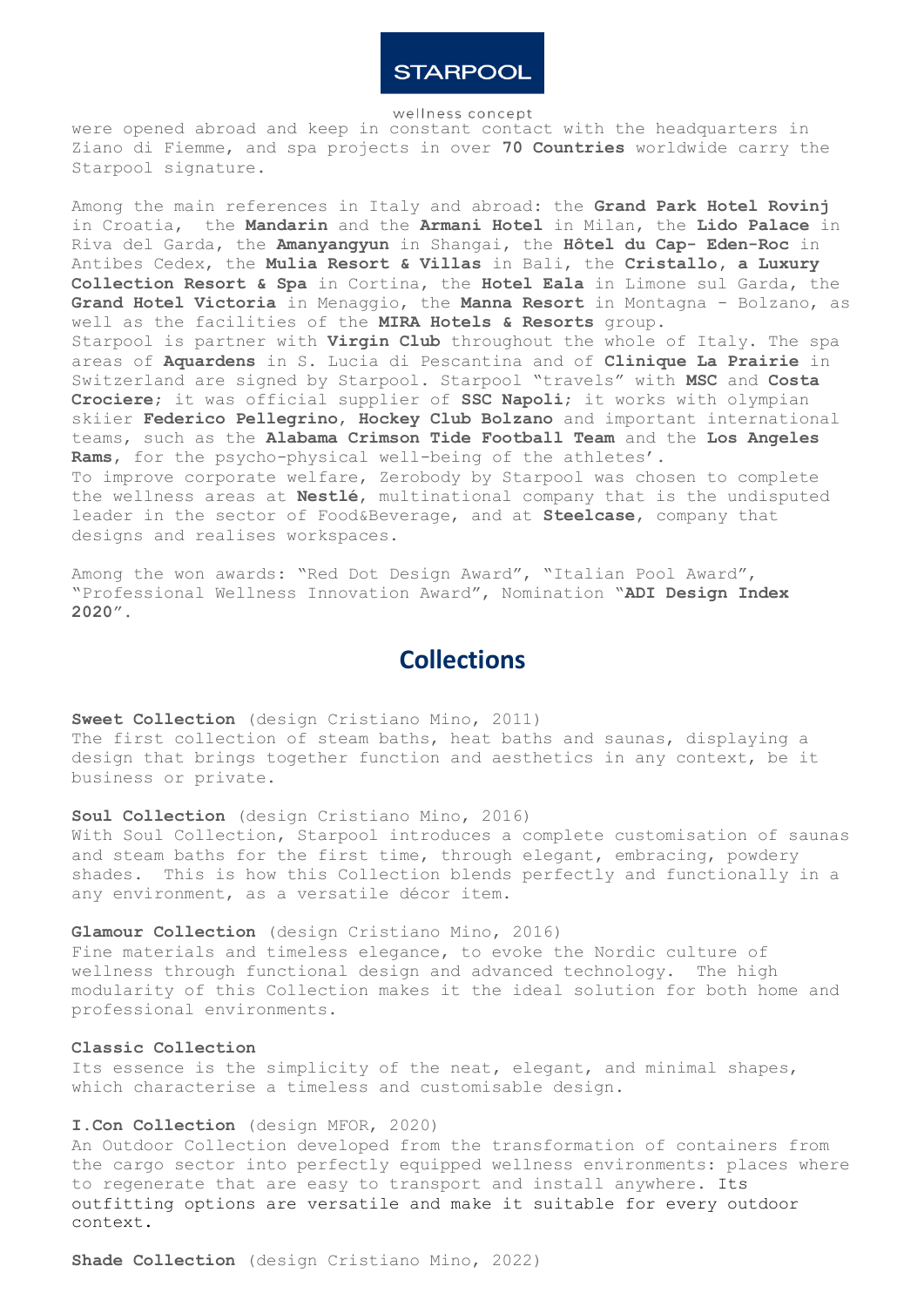#### wellness concept

Oriental-inspired, it is designed to merge seamlessly in every room of the house as a décor item. In this way, design maintains its aesthetic value while providing a professional spa right at home, where you will be able to enjoy it daily with countless benefits for your health and psycho-physical well-being.

# **Outdoor solutions**

### **Nature Sauna** (design aledolci&co, 2019)

Man, nature, and architecture find perfect balance in Nature Sauna: an outdoor product designed to create a synergy with the surrounding environment, following its rhythm and changes to evolve with it.

### **Nature Sauna personal** (design aledolci&co, 2022)

All the professionalism of outdoor products in an ideal solution for home use. That's Nature Sauna, the Finnish sauna that meets the individual's need to

reconnect with nature and to take care of oneself, in a personal version to fulfil the daily need of well-being in the privacy of one's own home.

### **Open Air Sauna** (design CIPIUELLE Studio)

Developed from nature and inspired by it in its minimal design, which allows the mind to reconnect with nature and the body to regenerate.

## **Health Lab**

As producer of wellness solutions, Starpool's philosophy revolves around the individual, starting from the people who work at the company. The project **Health Lab** was developed with the aim to find **innovative and effective tools** to meet an increasingly spread need: that of improving one's health and quality of life. By combining medical specialities, science, and technology, Starpool studied therapeutic protocols with advanced tools and technologies, which start from the diagnosis by the professionals and result in an **improvement of psycho-physical health.**

This solution is addressed to the sector of **corporate wellness and** is proposed to **companies** and **hotels** that want to offer their guests an exclusive service for preventive healthcare.

The company tested the validity of this project involving its employees first, offering the chance to undertake this **12-session program**, based on four fundamental pillars:

**MIND:** nervous system rebalancing, mental fatigue elimination, focus, sleep cycle regulation

**IMMUNE/DETOX:** Strengthening of immune system reaction ability, reduction of chronic inflammation, drainage of body toxins, harmonisation of disorderly brain rhythms.

**PERFORMANCE:** General metabolism regulation, reduction of muscle and joint inflammation, increase of mitochondrial activity and of anti-oxidation mechanisms, enhancement of brain recovery rhythms.

**LONGEVITY:** Prevention of neurodegeneration phenomena, regulation of asthenia and overall weakness, improvement of brain blood circulation, optimization of altered brain rhythms.

## **Scientific research**

The benefits of the wellness products and solutions by Starpool are verified through a constant activity of scientific research **in collaboration with globally important centres**: West Virginia University, Laureate Institute of Brain Research, University of Brescia, Mapei Sport, Pro Motus – Physical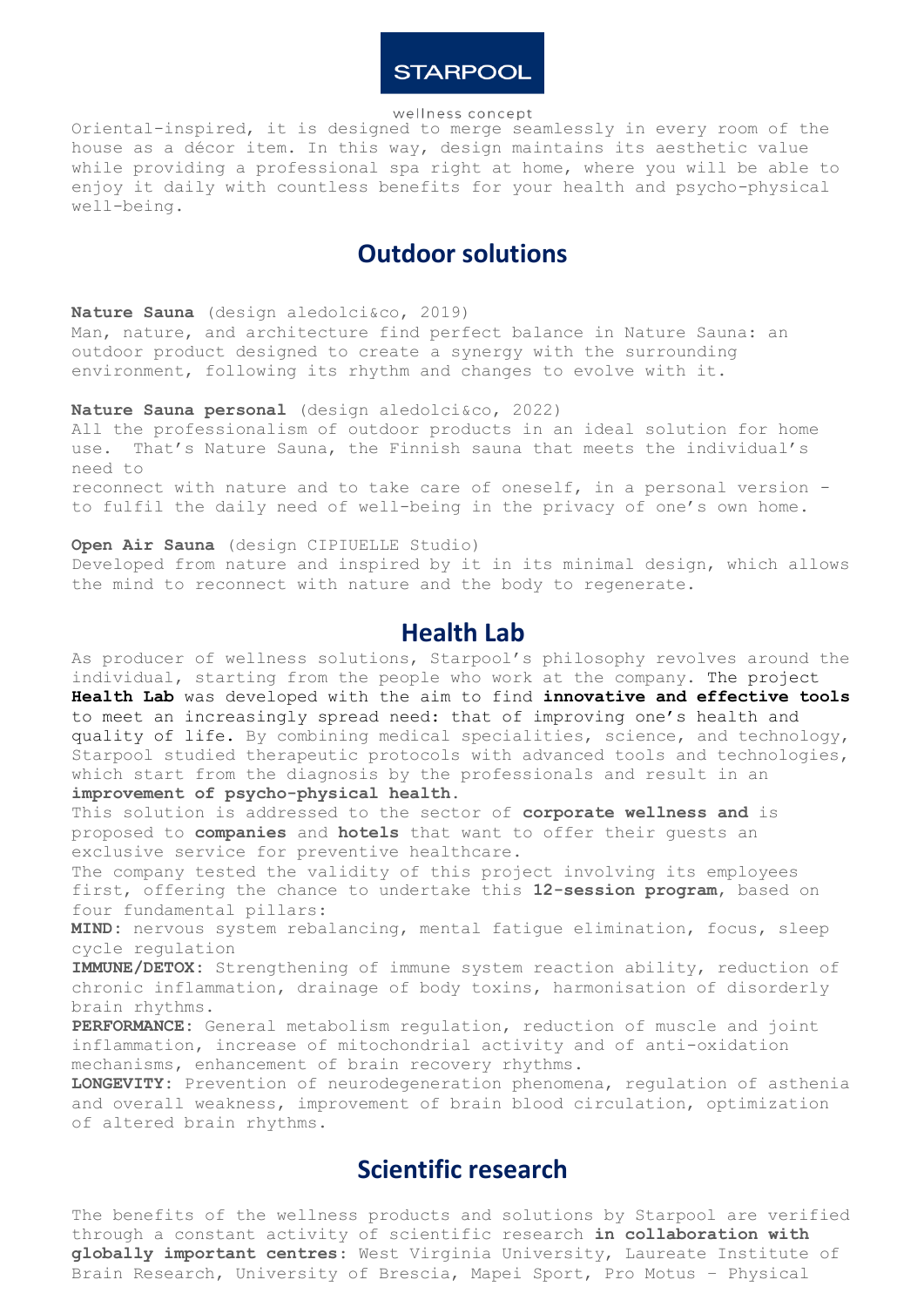wellness concept Therapy Lab, Pro Motus, ProVita Physiotherapie Zentrum.

**Images download:** https://bit.ly/starpool-mediakit

Starpool Ziano di Fiemme, 25 – 38030 (TN) | T: + 39 0462571881 Facebook @Starpool.it | Instagram: @Starpool.Official | #starpool [info@starpool.com -](mailto:info@starpool.com) [www.starpool.com](http://www.starpool.com/)

#### **PRESS OFFICE DOC-COM**

Sara Montali [, sara.montali@doc-com.it,](mailto:sara.montali@doc-com.it) + 39 347 966770 Greta Vecchi, [starpool.press@doc-com.it,](mailto:starpool.press@doc-com.it) M. +39 338 708 8335 [starpool.press@doc-com.it](mailto:starpool.press@doc-com.it) [www.doc-com.it](http://www.doc-com.it/)